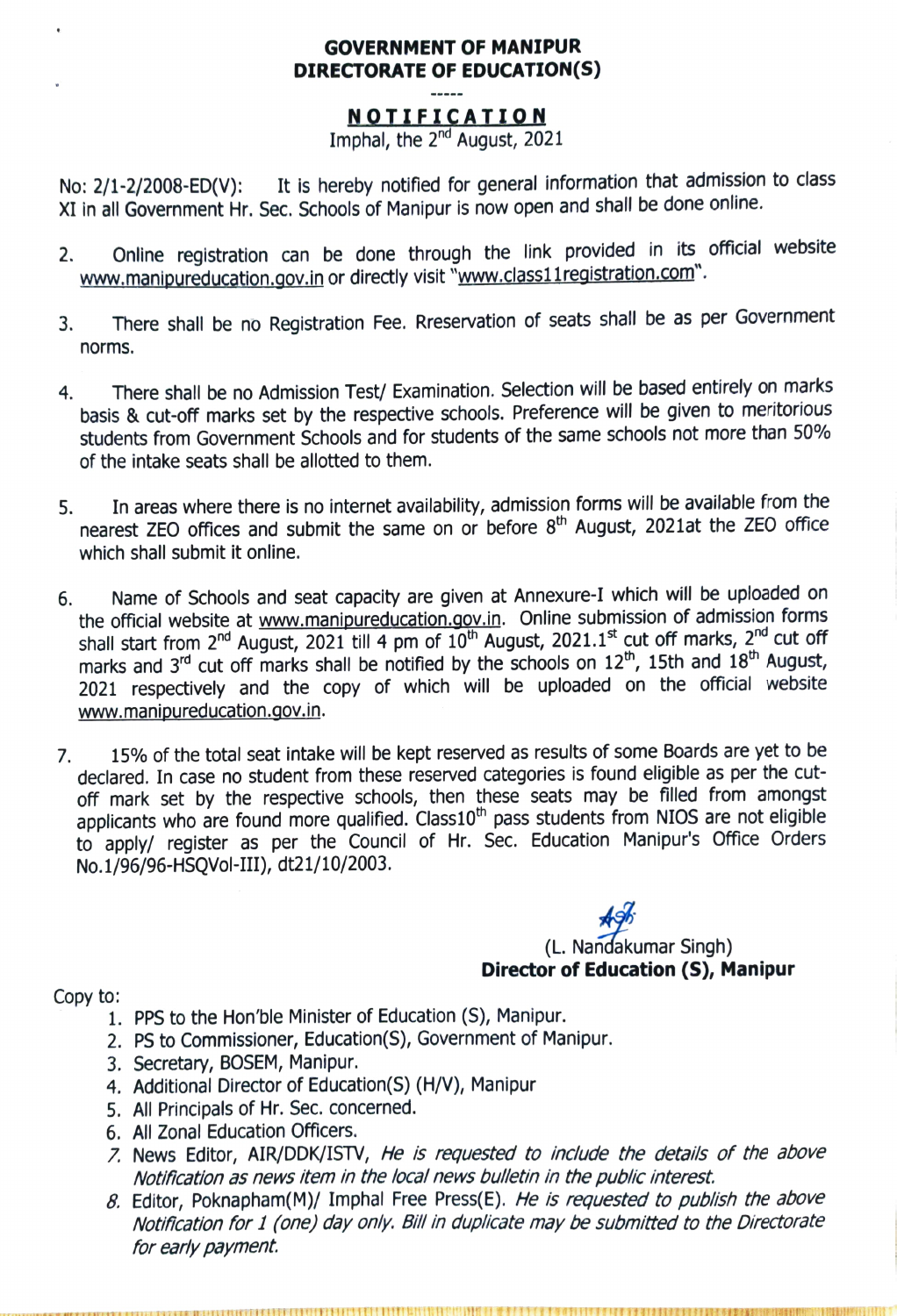## **ANNEXURE-I**

| SI.                 | Name of the Hr. Sec. School                                | District/Zone      | Sci-        | <b>Arts</b> | Com-                            |
|---------------------|------------------------------------------------------------|--------------------|-------------|-------------|---------------------------------|
| No.                 |                                                            |                    | ence        | 150         | merce                           |
| 1<br>$\overline{2}$ | Bishnupur Hr.Sec.School                                    | Bishnupur          | 100         | 200         | 50<br>50                        |
| 3                   | Moirang Multipurpose Hr.sec.School<br>Nambol hr.sec.school | <b>Bishnupur</b>   | 200         | 280         |                                 |
| 4                   |                                                            | Bishnupur          | 350         | 100         | 100                             |
| 5                   | Ningthoukhong hr.Sec. school                               | Bishnupur          | 100         |             | 0<br>0                          |
| 6                   | wangoo Hr.sec.School                                       | <b>Bishnupur</b>   | 50          | 50          |                                 |
| $\overline{7}$      | Chakpikarong Hr.sec.school<br>Maha Union Hr.Sec.School     | Chandel<br>Chandel | 50          | 50<br>100   | $\boldsymbol{0}$<br>$\mathbf 0$ |
| 8                   |                                                            |                    | 150         |             | $\mathbf 0$                     |
|                     | Churachandpur Hr.Sec.School                                | Churachandpur      | 50          | 50          |                                 |
| 9                   | Kangvai Hr.Sec.School                                      | Churachandpur      | 50          | 50          | $\mathbf 0$<br>$\overline{0}$   |
| 10                  | Rengkai Hr.Sec. School                                     | Churachandpur      | 60          | 120         |                                 |
| 11                  | Sagang Hr.Sec.School                                       | Churachandpur      | 100         | 100         | $\mathbf 0$                     |
| 12                  | Vungzagen Hr.Sec.School                                    | Churachandpur      | 60          | 60          | $\mathbf 0$                     |
| 13                  | Azad Hr.Sec.School                                         | Imphal E ast       | 220         | 50          | $\overline{0}$                  |
| 14                  | Ananda Hr.Sec. Academy                                     | Imphal East        | 180         | 180         | 50                              |
| 15                  | Lamlai Hr.sec.School                                       | Imphal East        | 20          | 30          | $\boldsymbol{0}$                |
| 16                  | Lamlong Hr.Sec.School                                      | <b>Imphal East</b> | 200         | 200         | 0                               |
| 17                  | Sagolmang Hr.Sec.School                                    | <b>Imphal East</b> | 60          | 60          | $\mathbf 0$                     |
| 18                  | CC Hr.Sec.School                                           | <b>Imphal East</b> | 300         | 150         | 50                              |
| 19                  | Ibotonsana Girls'Hr.Sec.School                             | Imphal West/Z-I    | 150         | 100         | 50                              |
| 20                  | Johnstone Hr.Sec.School                                    | Imphal West/Z-I    | 300         | 200         | 100                             |
| 21                  | Model Hr.Sec.School                                        | Imphal West/Z-I    | 240         | 180         | 0                               |
| 22                  | Nilapadma Hr.Sec.School                                    | Imphal West/Z-I    | 50          | 50          | $\overline{0}$                  |
| 23                  | Ramlal Paul hr.Sec.School                                  | Imphal West/Z-I    | 200         | 100         | $\mathbf 0$                     |
| 24                  | Recent Hr.Sec.School                                       | Imphal West/Z-I    | 40          | 40          | $\overline{0}$                  |
| 25                  | T.G.Hr.Sec.School                                          | Imphal West/Z-I    | 400         | 300         | 100                             |
| 26                  | Bengoon Hr.Sec.School                                      | I-W/Wnagoi         | 60          | 60          | 0                               |
| 27                  | Lilong hr.sec.School                                       | I-W/Wnagoi         | 150         | 150         | $\mathbf 0$                     |
| 28                  | Mekola Gulap Hr.Sec.School                                 | I-W/Wnagoi         | 100         | 80          | $\overline{0}$                  |
| 29                  | N.Tomchou Hr.Sec.school                                    | I-W/Wnagoi         | 250         | 100         | 100                             |
| 30                  | Wangoi Hr.sec.school                                       | I-W/Wnagoi         | 380         | 100         | 50                              |
| 31                  | Borobekra hr.Sec.school                                    | <b>Jiribam</b>     | 100         | 100         | $\mathbf 0$                     |
| 32                  | Jiribam Hr.sec.school                                      | <b>Jiribam</b>     | 100         | 150         | 50                              |
| 33                  | Kakching Hr.Sec. school                                    | Kakching           | 200         | 100         | 80                              |
| 34                  | Langmeidong Hr.Sec.School                                  | Kakching           | 100         | 100         | $\boldsymbol{0}$                |
| 35                  | Sugnu Hr.Sec.School                                        | Kakching           | 75          | 65          | $\mathbf 0$                     |
| 36                  | Phungyar Hr.sec.School                                     | Kamjong            | 45          | 45          | $\mathbf 0$                     |
| 37                  | Gelnal Hr.sec.School                                       | Kangpokpi          | 50          | 50          | $\overline{0}$                  |
| 38                  | Thangtong Hr.Sec.School                                    | Kangpokpi          | 100         | 150         | 50                              |
| 39                  | Khangsillung hr.Sec.School                                 | Noney              | 100         | 100         | $\boldsymbol{0}$                |
| 40                  | Nungba Hr.sec.School                                       | Noney              | $\mathbf 0$ | 100         | $\boldsymbol{0}$                |
| 41                  | Tenkhojang Hr.sec.Schhol                                   | Noney              | 160         | 160         | $\mathbf 0$                     |
| 42                  | Parbung Hr.Sec.School                                      | Pherzawl           | 50          | 50          | $\mathbf 0$                     |
| 43                  | Thanlon Hr.Sec.School                                      | Pherzawl           | 50          | 50          | $\boldsymbol{0}$                |